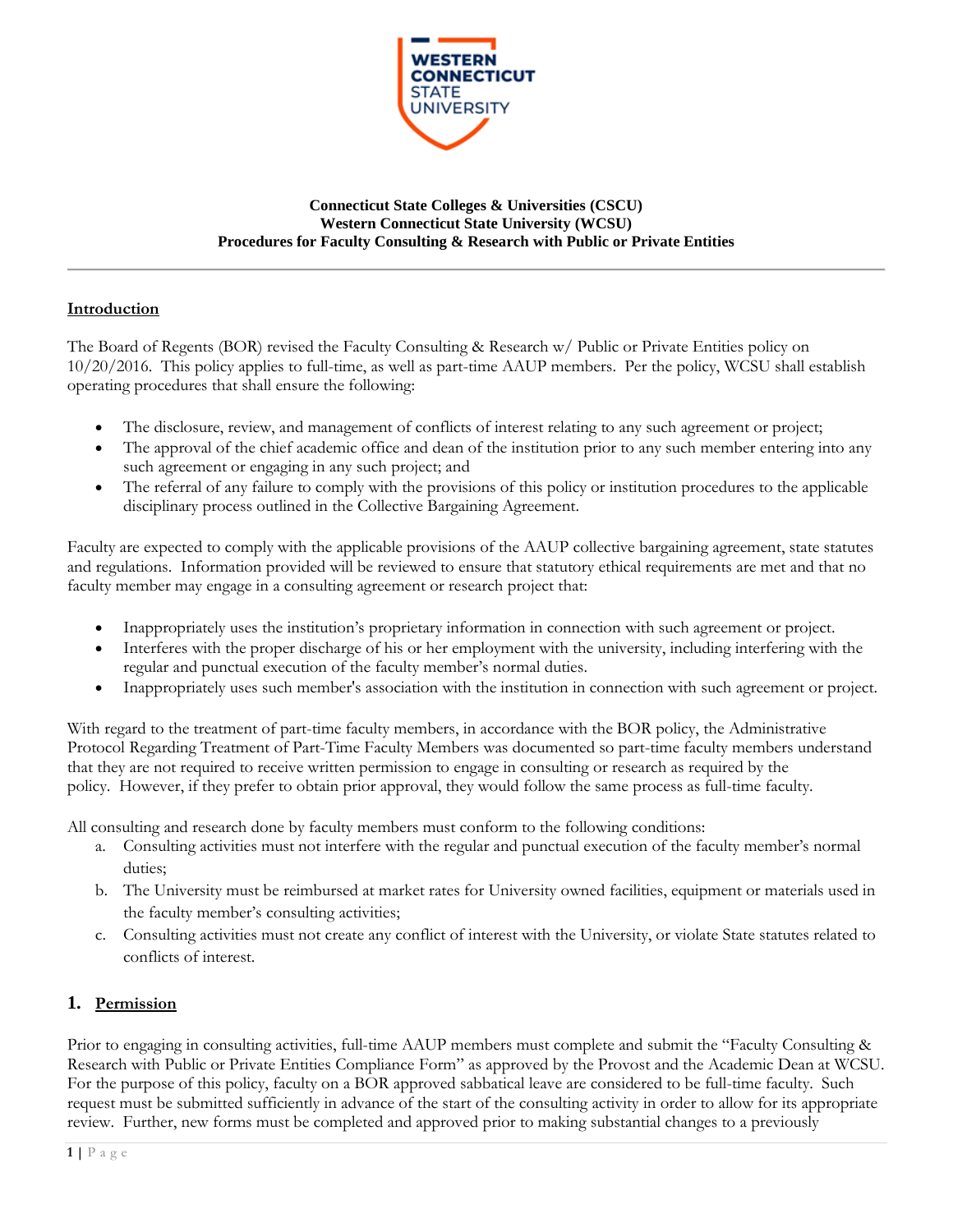

#### **Connecticut State Colleges & Universities (CSCU) Western Connecticut State University (WCSU) Procedures for Faculty Consulting & Research with Public or Private Entities**

approved activity. Consulting requests must be based on the faculty member's professional expertise or prominence in his/her field.

For the purposes of this policy, consulting shall be defined as the provision of services for compensation to a public or private entity by a member of the faculty or member of the faculty bargaining unit: (i) when the request to provide such service is based on such member's expertise in a field or prominence in such field, and (ii) while such member is not acting in the capacity of a state employee.

For the purposes of this policy, research shall be defined as a systematic investigation, including, but not limited to, research development, testing and evaluation, designed to develop or contribute to general knowledge in the applicable field of study.

WCSU recognizes that teaching, advising, scholarship and service are the primary responsibilities of all faculty; however, the University also recognizes that it is desirable for faculty to engage in outside activities that enhance the individual faculty member's professional skills and knowledge, and thus enhance his or her teaching efforts.

There is a set of purely academic activities that faculty members are normally expected and encouraged to undertake. Such activities would include, but are not limited to, reviewing books, articles and research proposals (i.e. federal grant study sections), presenting occasional lectures, speeches, and colloquia to non-profit entities, refereeing of manuscripts, creation of works of art, serving as a member of thesis committee, or case-review. The nature of such activities will vary from one discipline to another – but the underlying principle is that they are part of faculty member's expected academic professional development.

Prior to the beginning of the Fall & Spring semesters, the Human Resources department will distribute (via email) copies of this procedure, the applicable compliance form, policy, administrative protocol, as well as the frequently asked questions, to all full-time and part-time AAUP faculty members.

# **2. Information**

Information provided on this form must include the following: The AAUP member's name, academic rank/title, department, description of consulting or research activity with enough detail so that the approver may determine whether such activities conflict with one's state responsibilities; dates of engagement to determine the total number of days expected to complete the consulting activity and to determine maximum total number of days during normal work time and disclosure of material use of state resources. Additional information regarding remuneration or other matters must be provided, if requested.

It is understood at the time of a request form being considered for approval that all dates and times of the consulting activity might not be known. As these dates and times become known, the faculty member is expected to provide them to his/her Academic Dean. In all cases, these notifications should be at least one day in advance of any consulting work so that the Academic Dean can ensure that the faculty member's assigned job duties are fully addressed. Such notifications must be made in writing to the Academic Dean and emails are acceptable. The need for such prior notification of such dates and times only applies if such dates and times are during normal work time.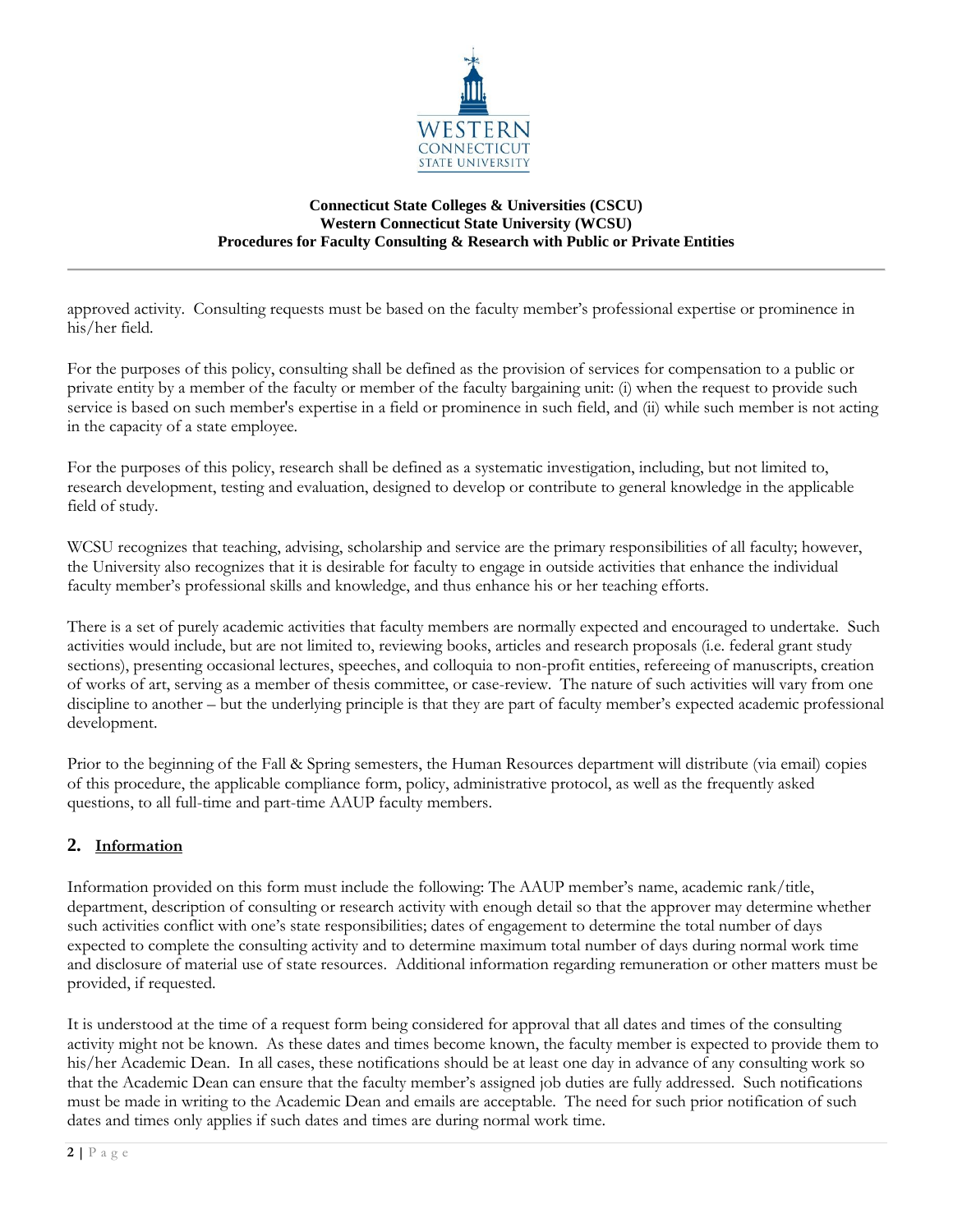

#### **Connecticut State Colleges & Universities (CSCU) Western Connecticut State University (WCSU) Procedures for Faculty Consulting & Research with Public or Private Entities**

## **3. Signatories**

The compliance form must be signed by the member's Academic Dean, who will determine whether or not to recommend the activity. If recommended, it will be forwarded to the Provost & Vice President for Academic Affairs (Provost). The Provost indicates whether or not the activity is "in compliance" or "not in compliance", as well as signing the form in order to grant the overall approval for the activity. For members employed by the Division of Athletics, the Athletic Director must sign in place of a Dean and forward to the Provost for review. For members employed by the Counseling Center, the Director of the Counseling Center must sign in place of a Dean and forward to the Provost for review. The original of all signed forms are submitted to the Human Resources department. Copies of the reviewed and approved forms will be sent to the faculty member, the academic dean, and placed in the faculty member's personnel file.

### **4. Winter Intersession & Summer Prior Approval Process**

Faculty members may participate in "academic related consulting activities" (as described below) during the winter intersession & summer without advance filing of a consulting request form. Eligible consulting activities are pre-approved.

Eligible full-time AAUP members are those who hold (10-month contracts). The consulting activity must occur in the winter intersession or summer and during this time, the faculty member must have no assigned, contractual or grant related job responsibilities for which they are paid by the University.

### **5. Reporting**

All institutions shall provide a report to the Office of the CSCU President of any such approved activities on or before May 1 and November 1 of each year. A report shall be submitted, even if no activity has been reported. The report will include the following information:

- Faculty Member's Name
- College Department/Discipline
- Name of Public/Private Entity
- Duration of Project (including begin & end dates)
- Brief Description of Consulting Duties or Research Project
- Decision regarding In Compliance/Not In Compliance

In addition, the Director of Internal Audit for the Connecticut State Colleges and Universities shall audit institution compliance with the established internal procedures and this policy annually.

### **6. Sanctions**

Any member who intentionally provides misleading or false information during the course of the approval process will be subject to disciplinary process in accordance with such member's collective bargaining agreement or employment